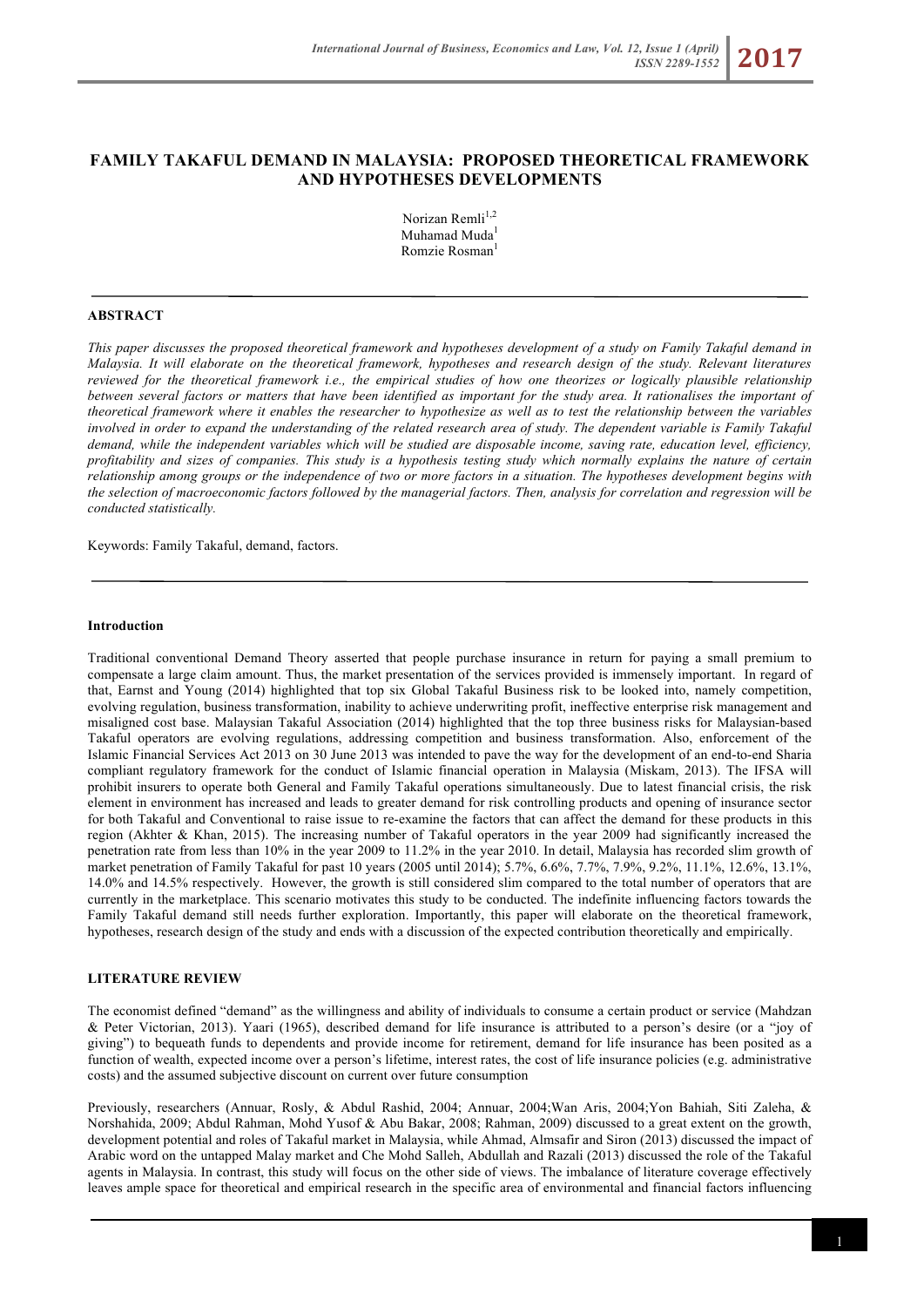Family Takaful and Life insurance demand. In this study, income per capita is to be measured to represent disposable income which is ratio of GDP to total population. Increase of income level will ultimately increases demand for insurance where the people more affordable (Browne & Kim, 1993). Aligned with Redzuan, Rahman and Abdul Aidid, (2009), they found that if there is rise in income affordability and access to insurance increases and ultimately Family Takaful demand increases. Previous studies have argued that an increase in income results in greater demand for insurance. Therefore, an increase in income may lead to higher purchasing power and living standards among the public, which results in growing demand for economic security like saving insurance and annuity (C.-C. Lee, Lee, & Chiu, 2013). In terms of employment function, Abdul Rahman, Mohd Yusof and Abu Bakar, (2008) found positive employment increment and contribute to the economic growth in Malaysia. Later, S.-J. Lee, Kwon and Chung, (2010) examined the relationship between various types of employment in Korea and also found a positive relationship with the economic growth.

Contributed to the literature, the study conducted by Redzuan, (2014) indicated that in the short-run, savings rate influenced Family Takaful demand. In relation to the role of education, a study on the housewives' education level towards insurance purchasing behaviour (demand), Goldsmith, (1983) confirmed a positive relationship exists. The result indicated that, the higher the education of the housewives the lower the purchasing of insurance to be. Truett and Truett, (1990) also presented a positive relationship between education and demand for life insurance in their study. Also, Browne and Kim, (1993) and Gandolfi and Miners, (1996) concluded the same.

Apart from that Penalva Zuasti, (2008) has determined a set of conditions to optimally purchase full coverage of insurance and demonstrate satisfaction in efficient insurance market equilibrium. In order to survive all companies must be effective. Aimed to examine the efficiency of general insurance and Takaful industry in Malaysia, Keong, (2013) has selected 31 of general insurance and eight General Takaful and found that there is a significant difference in efficiency between Takaful industry and insurance industry. Takaful has higher efficiency than conventional insurance throughout the year 2009 to 2013.

Observed the first two Takaful operators in Malaysia, Abdul Rahman et al., (2008) asserted that, profits (before and after taxes and zakat) has not established significant relationship with the demand. On the contrary, Ismail, (2013) revealed that General Takaful and Insurance Companies in Malaysia had not significantly related. Logically, the soundness of institutional environments effects the financial development on the growth of the economy (C.-C. Lee,Chang, Arouri, & Lee, 2016). According to Li, Moshirian, Nguyen and Wee, (2007) size of the financial sector positively related to the insurance demand.

# **PROPOSED THEORETICAL FRAMEWORK**

The theoretical framework is the conceptual model of how one theorizes or logically plausible relationship between several factors or matters that have been identified as important for the study area (Sekaran, 2013). A theoretical framework enables the researcher to hypothesize or purposes as well as to test the relationship between the variables involved in order to expand the understanding of the related research area of study. This study is about Family Takaful demand in Malaysia and the researcher proposes a framework as known in Figure 1 below:

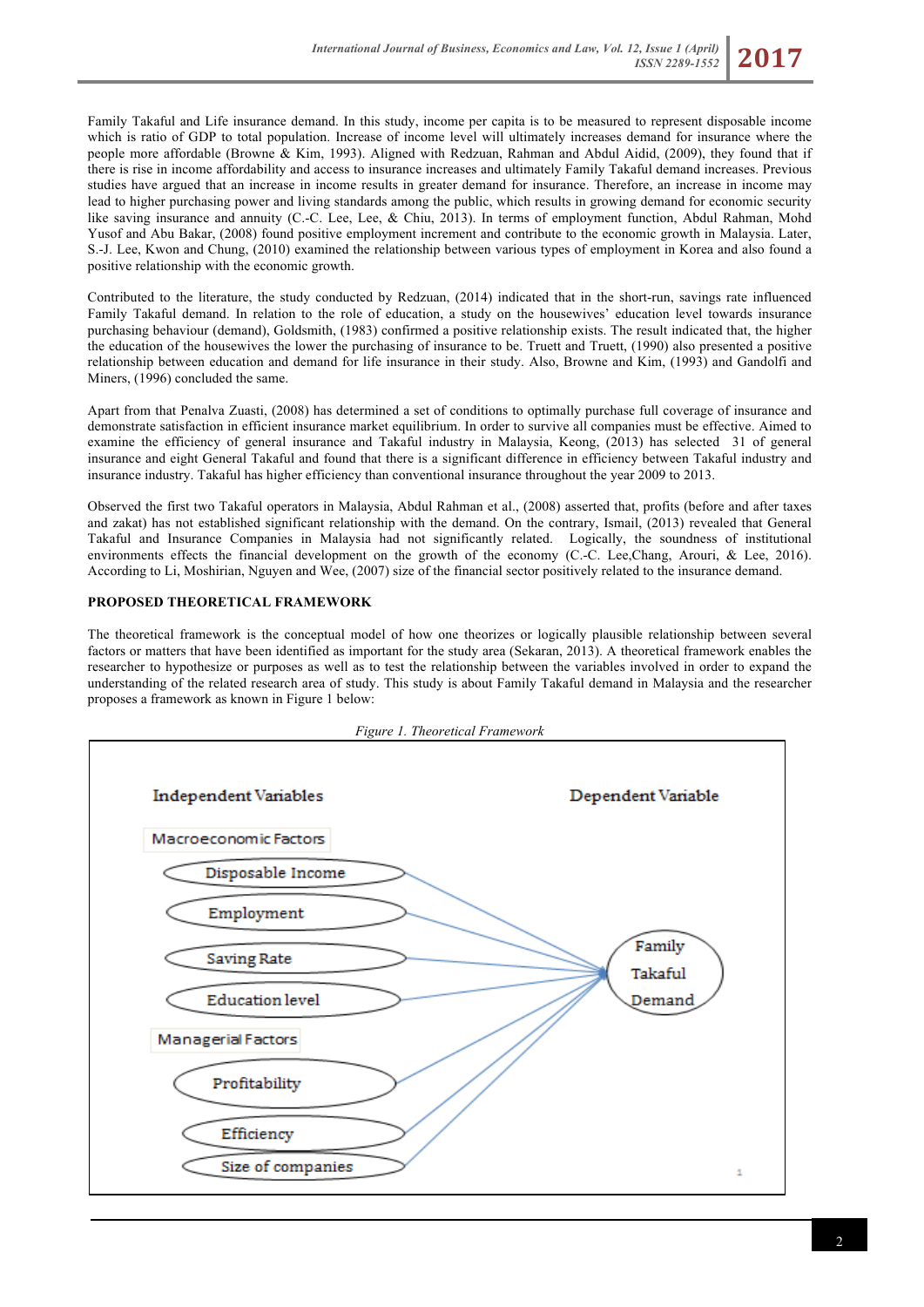The theoretical framework is required in order to know the affiliation of one variable to other variables namely dependent variable (DV) and independent variable (IV). Variables are anything that can take different or changing values. Meanwhile, the dependent variable is the variable of interest to researchers. The independent variable can affect the dependent variable either in a positive or negative manner (Sekaran, 2013). Therefore, it can be concluded that, when there is a positive value or an increase in independent variable, the dependent variable would also increase and give a positive value based on the result of the independent variable.

# **HYPOTHESES DEVELOPMENT**

This study is expected to have seven (7) independent variables which are disposable income, saving rate, education level, efficiency, profitability and sizes of companies. Family Takaful demand would be the dependent variable which will become the main factor throughout this study.

In this study, the macroeconomic factors that have been chosen to be investigated are disposable income, saving rate, education level. While the managerial factors are marketing expenses, age of companies, size of companies. The reason to investigate these factors with the dependent and independent variables involved is to see the differences between each of them. These hypotheses are developed in order to answer research question and research objective in this study.

### **CORRELATION BETWEEN DEPENDENT VARIABLES AND INDEPENDENT VARIABLE**

In this study, all the independent variables involved, namely disposable income, saving rate, education level, marketing expenses, age of companies, sizes of companies will be analysed to see their correlation with the Family Takaful demand in Malaysia. The following hypotheses are developed in order to answer the research question and research objective in this study.

i) Macroeconomic factors

Ho 1: There is no significant correlation between disposable income, saving rate, education level and family Takaful demand.

Ha 1: There is a significant correlation between disposable income, saving rate, education level and Family Takaful demand.

ii) Managerial factors

Ho 2: There is no significant correlation between efficiency, profitability and sizes of companies and Family Takaful demand. Ha 2: There is a significant correlation between efficiency, profitability and sizes of companies and Family Takaful demand.

## **THE INFLUENCE OF INDEPENDENT VARIABLES ON DEPENDENT VARIABLE**

In this study, the independent variables namely, disposable income, saving rate, education level, efficiency, profitability and sizes of companies will be analysed to identify how much variance of these IVs influence the Family Takaful demand in Malaysia. The test that will be used to determine the variance is multiple regressions. The following hypotheses are developed.

Ho 3: Disposable income, saving rate, education level, efficiency, profitability and sizes of companies will not significantly explain the variance of Family Takaful demand in Malaysia.

Ha 3: Disposable income, saving rate, education level, efficiency, profitability and sizes of companies will significantly explain the variance Family Takaful demand in Malaysia.

### **RESEARCH DESIGN AND EXPECTED OUTCOME**

This study will be using secondary data. Secondary research is a common research method whereby it involves using information that others have gathered through primary research. Among of the advantages are the information already exists and is readily available thus quick and low cost, also internal secondary data uses categories and breakdowns that reflect a corporation's preferred way of structuring the industry. Given that secondary data analysis research is defined as a further analysis of an existing datasets presenting interpretation, conclusions or knowledge additional to, or different from, those produced in the first report on the inquiry as a whole and its main results (Smith, 2008,pg4).

Secondary analysis of numeric data is potentially huge where among suited empirical data are population census, government and other large-scale surveys, cohort and other longitudinal studies, regular or continuous surveys and also administrative records (Smith, 2008).

The total population for this study will consist of the Takaful operators in Malaysia, whereby the sampling frame will be Family Takaful operators and Composite Takaful operators as licensed by the Bank Negara Malaysia. Annual data of Family Takaful business covering the period 2006-2015 are to be collected. The variables will be collected from published balance sheets and income statements in annual reports of each Takaful operator individually. In order to analyse the data, there will be two stages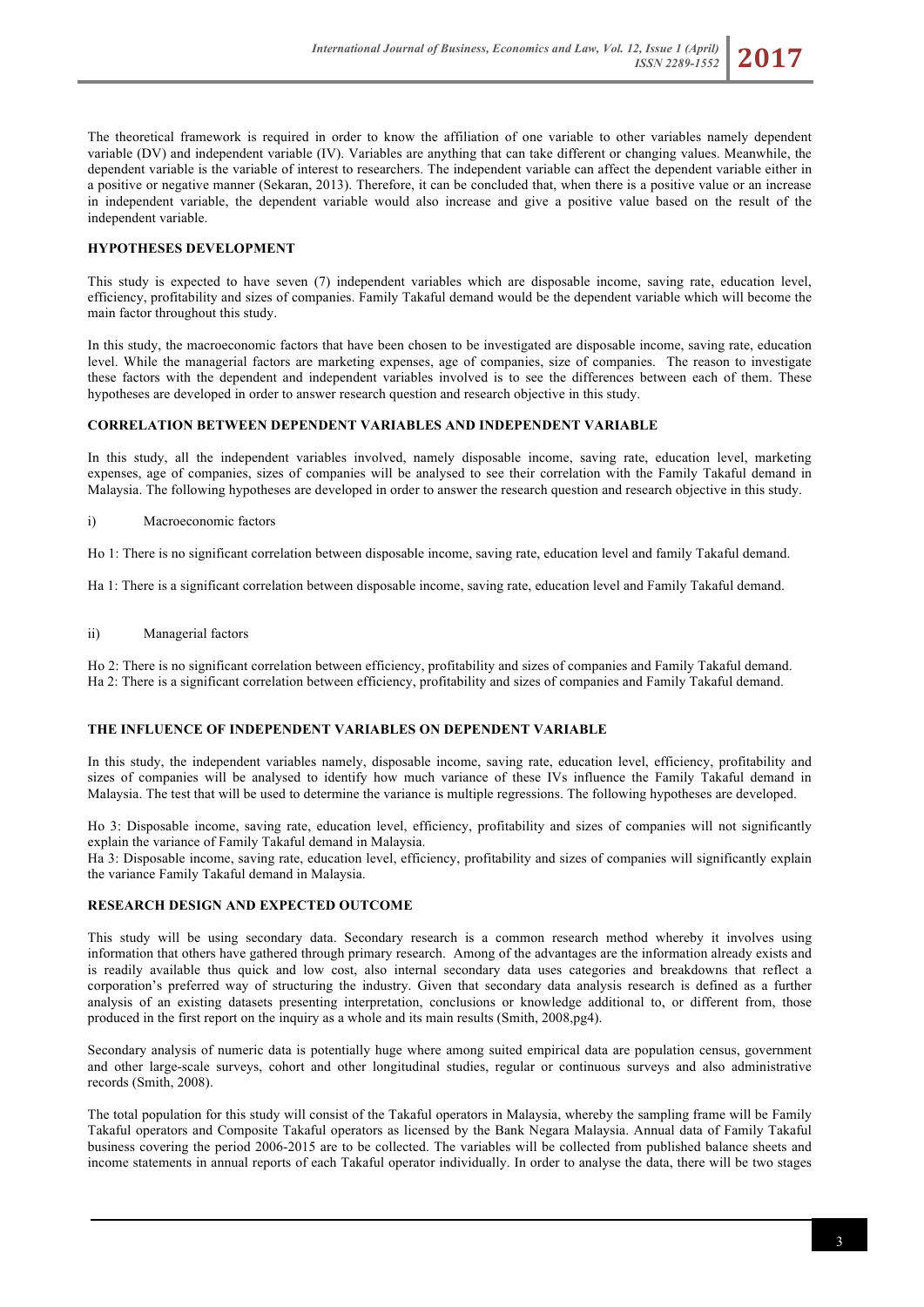of analysis to be conducted in this study. The first analysis is to employ SPSS for descriptive analysis and secondly is to employ Stata software for the estimation and hypotheses testing analysis.

This study expected to achieve all the research objectives where the macroeconomic and managerial factors influence the demand of Family Takaful in Malaysia. Specifically, it is expected that disposable income, saving rate, education level, efficiency, profitability and sizes of companies will significantly explain the variance Family Takaful demand in Malaysia.

#### **CONCLUSION**

The research framework and methodology are crucial to address the research problem as well as research questions. A few initial steps for any quantitative research have been discussed especially on the theoretical framework, hypotheses development and research design. This paper aims to extend body of knowledge based by investigating the correlation and relationship between the selected macroeconomic and managerial factors on Family Takaful demand in Malaysia.

#### **REFERENCES**

- Abdul Rahman, Z., Mohd Yusof, R., & Abu Bakar, F. (2008). Family takaful: it's role in social economic development and as a savings and investment instrument in Malaysia–an extension. *Syariah Journal*, *16*(1), 89–105.
- Ahmad, S. A., Almsafir, M. K., & Siron, R. (2013). Using Arabic Words in Malaysia Takaful Industry and Impact on Untapped Malay Market. *Journal of Islamic and Human Advanced Research*, *3*(10), 740–761.
- Akhter, W., & Khan, S. U. (2015). *Determinants of Takāful and Conventional Insurance Demand: Empirical Evidence from Asian Region*.
- Annuar, H. A. (2004). Al-Wakalah and Customers' Preferences toward It: A Case Study of Two Companies in Malaysia. *The American Journal of Islamic Social Sciences*, *22*(1), 28–49.
- Annuar, H. A., Rosly, S. A., & Abdul Rashid, H. M. (2004). Al-Wakalah and its impact on the growth and performance of takaful companies: a Malaysian case. *The European Journal of Management and Public Policy*, *3*(1), 84–119.
- Browne, M. J., & Kim, K. (1993). An International Analysis of Life Insurance Demand. *The Journal of Risk and Insurance*, *60*(4), 616–634.
- Che Mohd Salleh, M., Abdullah, N. I., & Razali, S. S. (2013). The Relationship of Takaful Agents ' Islamic Ethical Behaviour towards Customers ' Satisfaction , Trust and Commitment : A Preliminary Analysis. *Journal of Islamic Finance and Business Research*, *2*(1), 77–88.
- Earnst & Young. (2014). *EY's Global Takaful Insights 2014*.
- Gandolfi, A. S., & Miners, L. (1996). Gender-Based Differences in Life Insurance Ownership. *The Journal of Risk and Insurance*, *63*(4), 683. http://doi.org/10.2307/253478
- Goldsmith. (1983). Household life cycle protection: Human capital versus life insurance. *The Journal of Risk and Insurance 50(3): 473–486.*, *50*(3), 473–486.
- Ismail, M. (2013). Determinants of Financial Performance: The Case of General Takaful and Insurance Companies in Malaysia. *International Review of Business Research Papers*, *9*(6), 111–130.
- Keong, C. C. (2013). *Measuring the Efficiency between Conventional General Insurance and General Takaful in Malaysia*. *Unpublished Thesis*. Universiti Utara Malaysia.
- Lee, C.-C., Chang, C.-H., Arouri, M., & Lee, C.-C. (2016). Economic Growth and Insurance Development: The Role of Institutional Environments. *Economic Modelling*, *59*, 361–369. http://doi.org/10.1016/j.econmod.2016.08.010
- Lee, C.-C., Lee, C.-C., & Chiu, Y.-B. (2013). The link between life insurance activities and economic growth: Some new evidence. *Journal of International Money and Finance*, *32*, 405–427. http://doi.org/10.1016/j.jimonfin.2012.05.001
- Lee, S.-J., Kwon, S. I., & Chung, S. Y. (2010). Determinants of Household Demand for Insurance: The Case of Korea. *The Geneva Papers on Risk and Insurance Issues and Practice*, *35*(S1), S82–S91. http://doi.org/10.1057/gpp.2010.29
- Li, D., Moshirian, F., Nguyen, P., & Wee, T. (2007). The Demand for Life Insurance in OECD Countries. *The Journal of Risk and Insurance*, *74*(3), 637–652.
- Mahdzan, N. S., & Peter Victorian, S. M. (2013). The determinants of life insurance demand: A focus on saving motives and financial literacy. *Asian Social Science*, *9*(5), 274–284. http://doi.org/10.5539/ass.v9n5p274
- Malaysian Takaful Association. (2014). *Malaysian Takaful Dynamics: A 30th anniversary preview edition*. *Malaysian Takaful Dynamics 2014*.
- Miskam, S. (2013). Shariah Governance in Islamic Finance : the Effects of the Islamic Financial Services Act 2013. In *Proceeding of the World Conference on Integration of Knowledge, WCIK 2013. 25-26 November 2013, Langkawi, Malaysia* (pp. 455–463).
- Penalva Zuasti, J. S. (2008). A Study of the Interaction of Insurance and Financial Markets: Efficiency and Full Insurance Coverage. *Journal of Risk & Insurance*, *75*(2), 313–342. http://doi.org/10.1111/j.1539-6975.2008.00262.x
- Rahman, Z. A. (2009). Takaful: Potential Demand and Growth. *Journal of King Abdulaziz University, Islamic Economics*, *22*(1), 53–70. http://doi.org/10.4197/Islec.22-1.3
- Redzuan, H. (2014). Analysis of the Demand for Life Insurance and Family Takaful. In *Proceedings of the Australian Academy of Business and Social Sciences Conference 2014 (in partnership with The Journal of Developing Areas)* (Vol. 2014, pp.  $1-16$ ).
- Redzuan, H., Rahman, Z., & Abdul Aidid, S. S. (2009). Economic determinants of family takaful consumption: Evidence from Malaysia. *International Review of Business Research Papers*, *5*(5), 193–211.